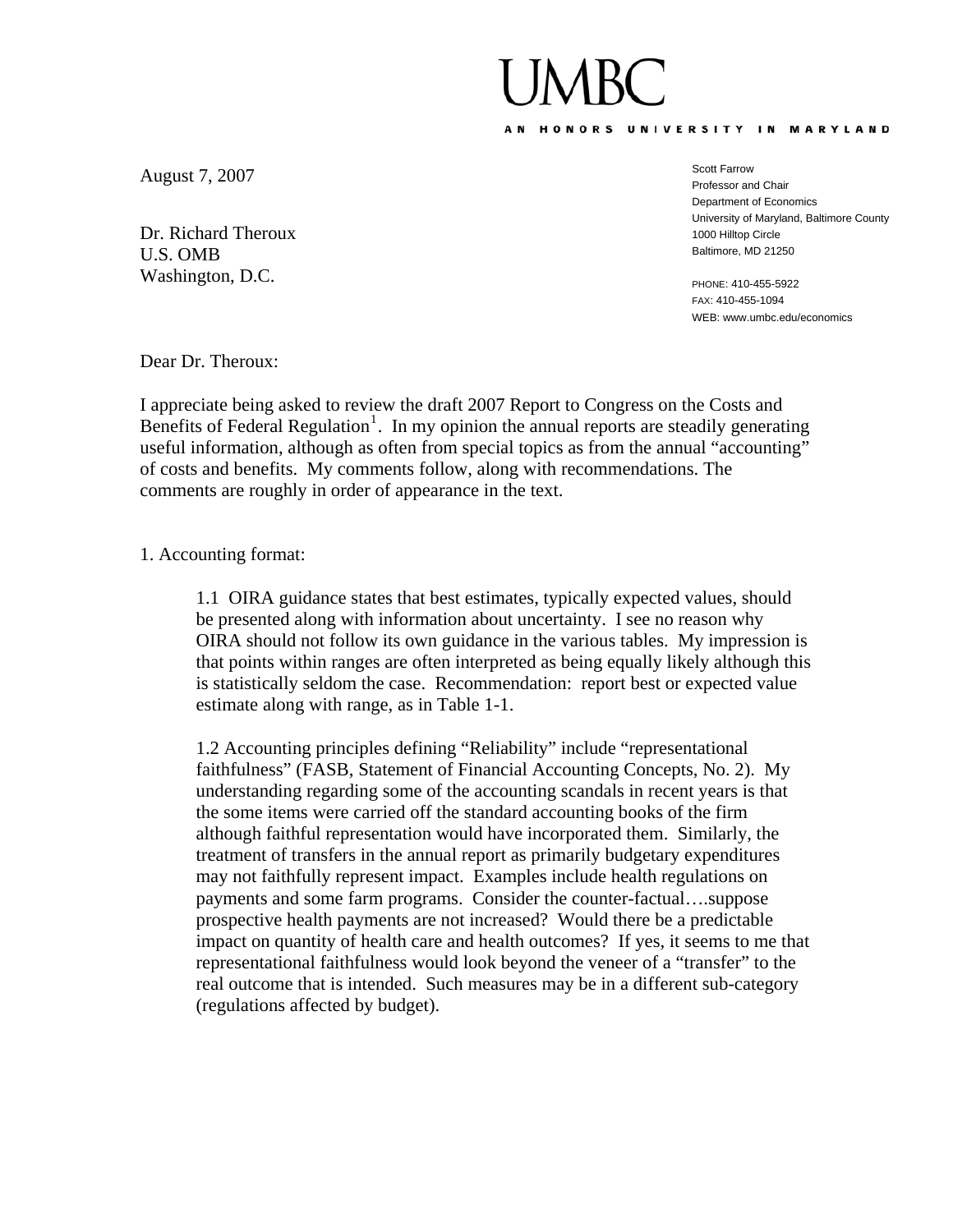1.3 Consistency: I appreciate the efforts OIRA has taken to improve consistency, as by adjusting dollars (although adjusting to report year dollars may make more sense to the reader) and by monetizing some values that are omitted (see discussion on p. 11.) However, I recommend that OIRA provide what amounts to default guidance ex-ante, while the agencies are developing their reports and not just at this annual reporting stage. Arrow, et al (Science) and GAO (GAO-05- 796SP) have suggested the use of default common values from which agencies can depart if rationalized.

Recommendation: Provide default monetized values in guidance for some impacts in advance of the annual report to improve consistency across government.

1.4 OIRA may wish to consult with the BEA to the extent that the accounting statements might be framed as supplemental accounts to the National Income and Product Accounts.

2. Trends report: The overall package is useful and informative but care should be taken to maintain the objectivity of OIRA. For instance, the tone of the comparison of costs and benefits by Administrations and the discussion and ordering of evidence on the international links between regulation and economic activity have an element of partisanship about them (if XXX, a "liberal" think-tank created the "freedom index" would it be the motivating example?)

 2.1 OIRA might consider regression analysis of trends and conditioning factors as in 2003 OECD presentations by Farrow and Harrington (http://www.oecd.org/dataoecd/34/30/30401951.pdf ).

3. Recommendations for reform: OMB guidance is one tool of reform although I didn't see any such recommendations.

Default guidance: see #3 above on default values.

Risk Assessment: Public statements have also been made by OIRA about reviving the guidance for risk, if so, the annual report could be a place to inform Congress and the public about future directions.

Decision analysis and benefit-cost: OMB has been silent on tools such as multiattribute decision analysis while noting the absence of benefit-cost analysis in areas such as Homeland Security regulations. I believe that the decision –analysis tools are being used in place of benefit-cost analysis and recommend that OIRA develop guidance on whether and to what extent such substitution is acceptable, or what practices, if any, are acceptable.

4. BCA quality scorecard: This report uses minimum elements of a quality scorecard for rules from independent agencies, such as whether they included monetized benefits (p. 21.) A minimum public scorecard for all rules, whatever the source, would be useful, noting that there are many items mentioned in OIRA guidance such as A-94 or A-4 that do not seem of equal importance. Recommendation: determine minimum categories and standards for an acceptable benefit-cost analysis, with "outs" for statutory exemptions.